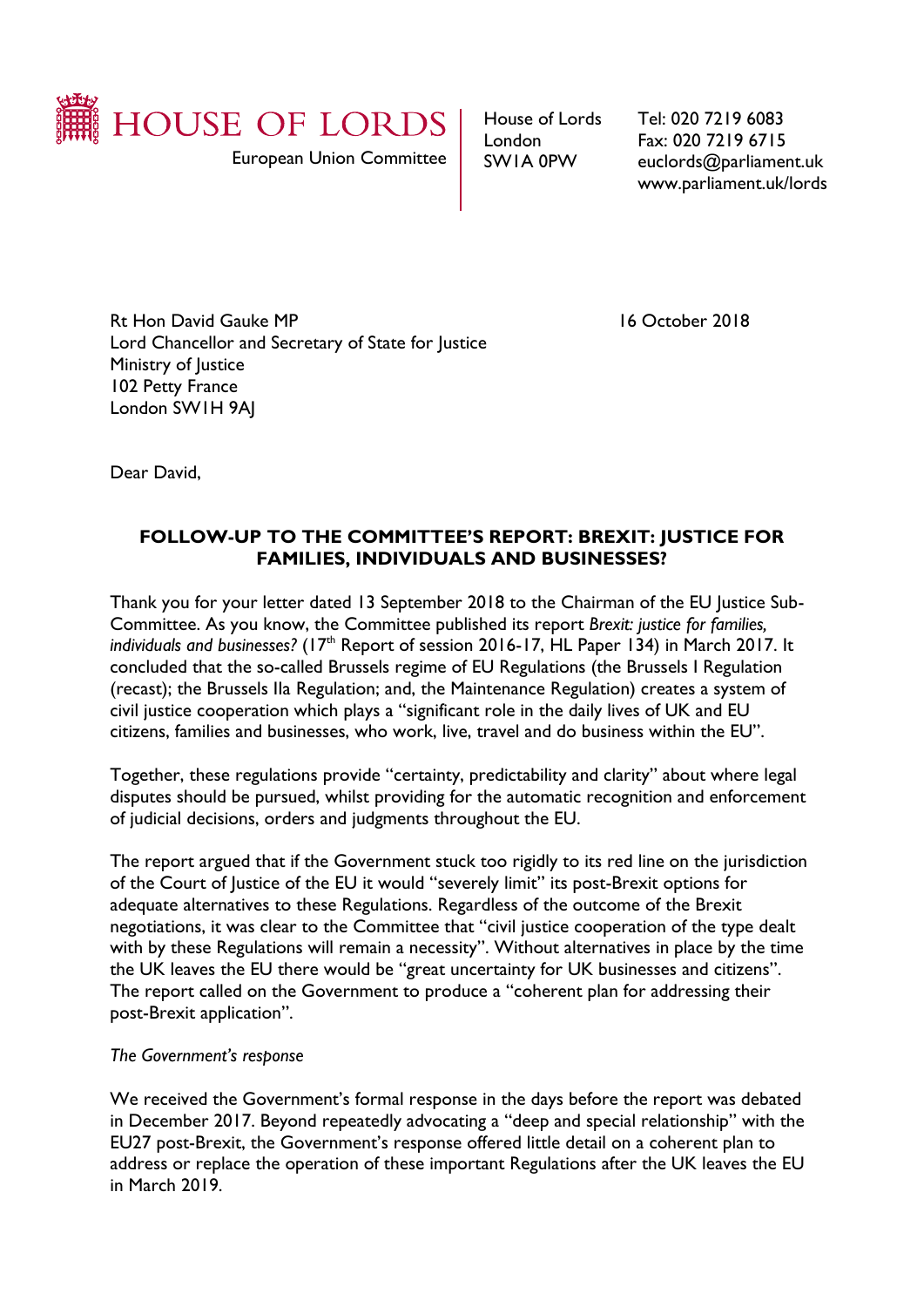### *Follow-up work*

 $\overline{a}$ 

In April 2018, we decided to follow-up our report and take stock of the Government's efforts to address the impact of Brexit on this important area of EU– based cooperation. To that end, in May, we held two evidence sessions with: the Law Society of England and Wales, and the Bar Council; and three specialists in family law: Tim Scott QC; Professor Rebecca Bailey-Harris; and, Jaqueline Renton. Furthermore, in July, Lucy Frazer QC MP, Parliamentary Under Secretary of State at the Ministry of Justice gave evidence on behalf of the Government. (The transcripts of these sessions have been published on our website.<sup>1</sup>)

## *Technical note: "Handling civil legal cases that involve EU countries if there's no Brexit deal"*

On 13 September 2018, the Government published its technical note "*Handling civil legal cases that involve EU countries if there's no Brexit deal*" which, as you explain in your covering letter to the Chairman of the Sub-Committee Baroness Kennedy of The Shaws, sets out "information for businesses and citizens" that the Government hopes will assist them in making "informed plans and preparations" for a 'no deal' Brexit.

We considered your letter, and the contents of the technical note, at our meeting of 16 October 2018, during which we also reflected on the evidence we took in May to July earlier this year. **Four** broad themes have emerged. Addressing each in turn, our main conclusions and recommendations appear below in bold. Questions on which we seek answers from you are numbered and shown in bold italics.

## **(i) Transition arrangements in the draft Withdrawal Agreement**

The draft Withdrawal Agreement published in late February this year included a provision which addressed the application of these Regulations during a proposed transition period running until 31 December 2020 (Article 63). The Law Society tentatively welcomed this aspect of the draft Agreement. Dr Helena Raulus said, she found increased "certainty … in the proposed draft withdrawal treaty and the transition or implementation arrangements, because that would effectively extend the time period available for the negotiations". But, she predicted that "at the end of 2020, we would essentially face the same question again … So, there is still uncertainty as to whether civil justice will be included in the new treaty" (Q 1). Alex Layton QC, on behalf of the Bar Council, said: "… uncertainty continues, not least because Article 63 … has not yet been agreed even within the passages of the withdrawal agreement". He believed that "while that continues, initiatives are being taken in other member states to attract legal business from London" (Q 1).

Of the family practitioners we heard from, Tim Scott QC said that "in general terms" Article 63 "is good" (Q 18). Jaqueline Renton stated that "it is obviously ideal if you continue with the Regulation in the meantime on the understanding that you would have the CJEU and full reciprocity. It is what happens [after transition] that is the difficulty". She was also concerned that: "They seem to have put in place the Brussels II revised jurisdictional rules—the rules on recognition enforcement and the good practice in co-operating with central authorities and left out Article 11 on all the rules on child abduction. I cannot quite understand why there is that *lacuna*", adding that it "needs to be sorted out" (Q 18).

<sup>1</sup> [https://www.parliament.uk/business/committees/committees-a-z/lords-select/eu-justice](https://www.parliament.uk/business/committees/committees-a-z/lords-select/eu-justice-subcommittee/inquiries/parliament-2017/civil-justice-cooperation-post-brexit-follow-up/)[subcommittee/inquiries/parliament-2017/civil-justice-cooperation-post-brexit-follow-up/](https://www.parliament.uk/business/committees/committees-a-z/lords-select/eu-justice-subcommittee/inquiries/parliament-2017/civil-justice-cooperation-post-brexit-follow-up/)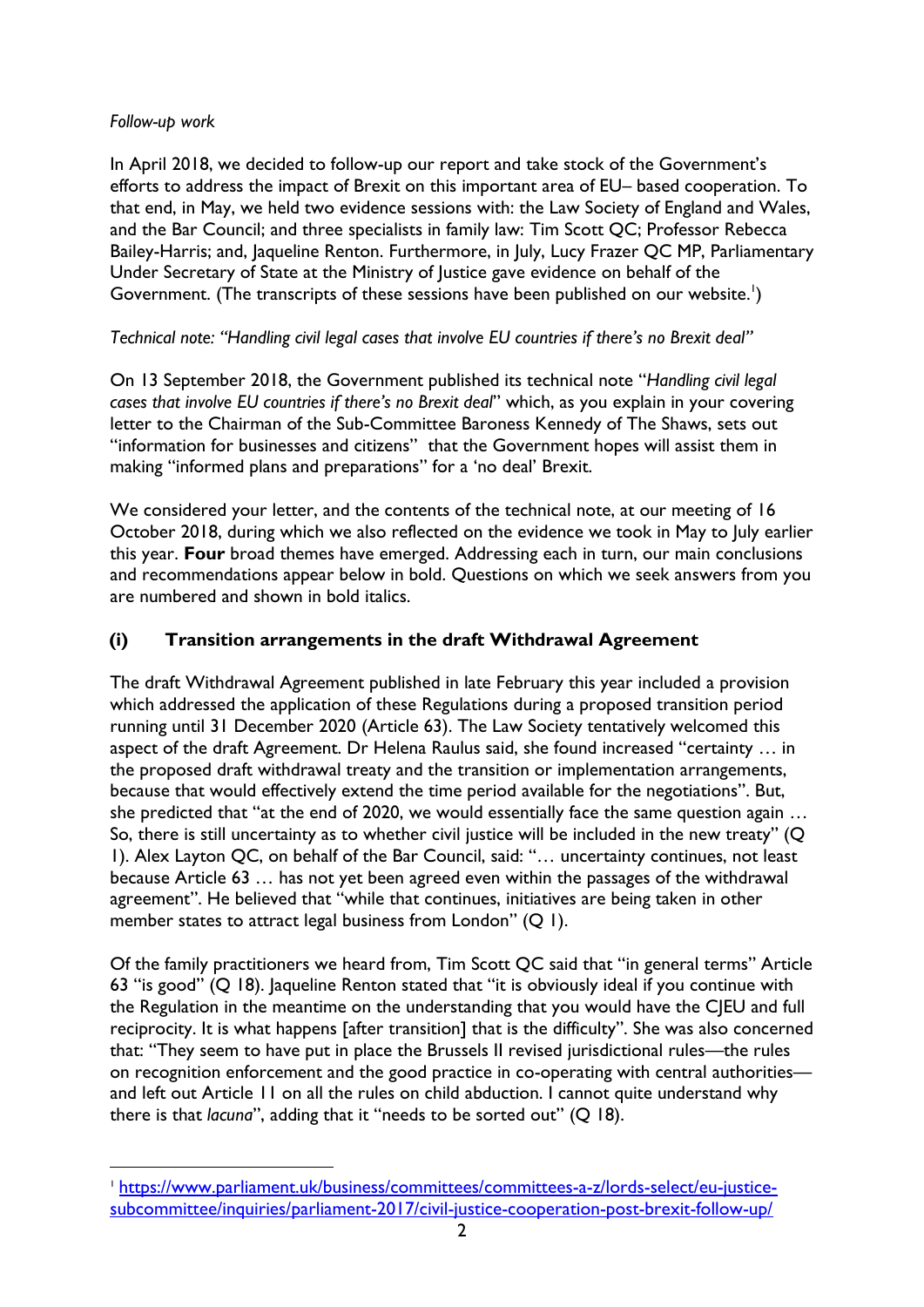By the time Lucy Frazer QC MP appeared before us in July, Article 63 of the draft Withdrawal Agreement had been provisionally agreed by all parties to the negotiation (see the "Joint Statement on the progress of negotiations" published on 19 June 2018). The Minister confirmed that "the text of the agreement on [the] transition period is now complete. This is now confirmed and there are no outstanding matters in our area for transitional provisions". On the *lacuna* raised by Jacqueline Renton, the Minister said that she had "read that evidence" and she assured us "that it is covered by Article  $63(1)(c)$ " (Q 20).

### **We welcome the successful (initial) resolution of this aspect of the Withdrawal Agreement and the arrangements for transition. This, at least, addresses the Bar Council's concern, expressed to us in May, about the shadow of uncertainty over Article 63 of the draft Withdrawal Agreement.**

However, with regard to the *lacuna* in Article 63 and the rules on child abduction, Article 63(1)(c) relates to "the provisions of Regulation (EC) No.2201/2003 regarding jurisdiction". Jurisdiction in the Regulation is governed by Articles: 8, 9, 10, 12, 13 and 14 in respect of issues of parental responsibility. Article 11 in the Regulation, however, does not relate to "jurisdiction" but instead relates to "return of the child" and encompasses the rules that apply in international child abduction cases. **If, as the Minister appears to suggest, it is intended that Article 11 of the Regulation is covered by Article 63(1)(c) of the draft Withdrawal Agreement, then we recommend, despite the Minister's statement that "there are no outstanding matters in our area for transitional provisions" that it is amended so that it is made explicitly clear that this includes Article 11 of Regulation (EC) No.2201/2003.**

*Question 1: We ask for an update on any progress you have made in this regard when you reply to this letter.*

### **(ii) The Government's plans for the post-transition relationship with the EU27**

#### *Brexit position papers*

In August last year, the Government published two Brexit position papers that touched on this area of EU cooperation: (i) *"Providing a cross-border civil judicial cooperation framework"*, and (ii) *"Enforcement and dispute resolution: a future partnership paper".* The Bar Council described these papers as containing "some fine but really very non-specific words on the topic. We know what fine words do—the parsnips remain largely unbuttered" (Q 2). Tim Scott QC was "confident that the Government, at ministerial and civil servant level, are aware of the problems. That is the good news". But, he continued, "What is being done about them is another matter … Very little positive progress has been made … the two reports that the Government put out in the summer of last year … were, to put it politely, aspirational—ruder words could be used" (Q 11). Later on, he added that the situation "is compounded by the fact that the Government has not yet put forward any specific plan for what should take the place of the Regulations" (Q 14).

Professor Rebecca Bailey-Harris said: "to use academic parlance [the Government's position papers were] *gamma minus*—extremely superficial analysis and a statement of aspirations without any analysis at all". She continued that, the Government's plans were "deeply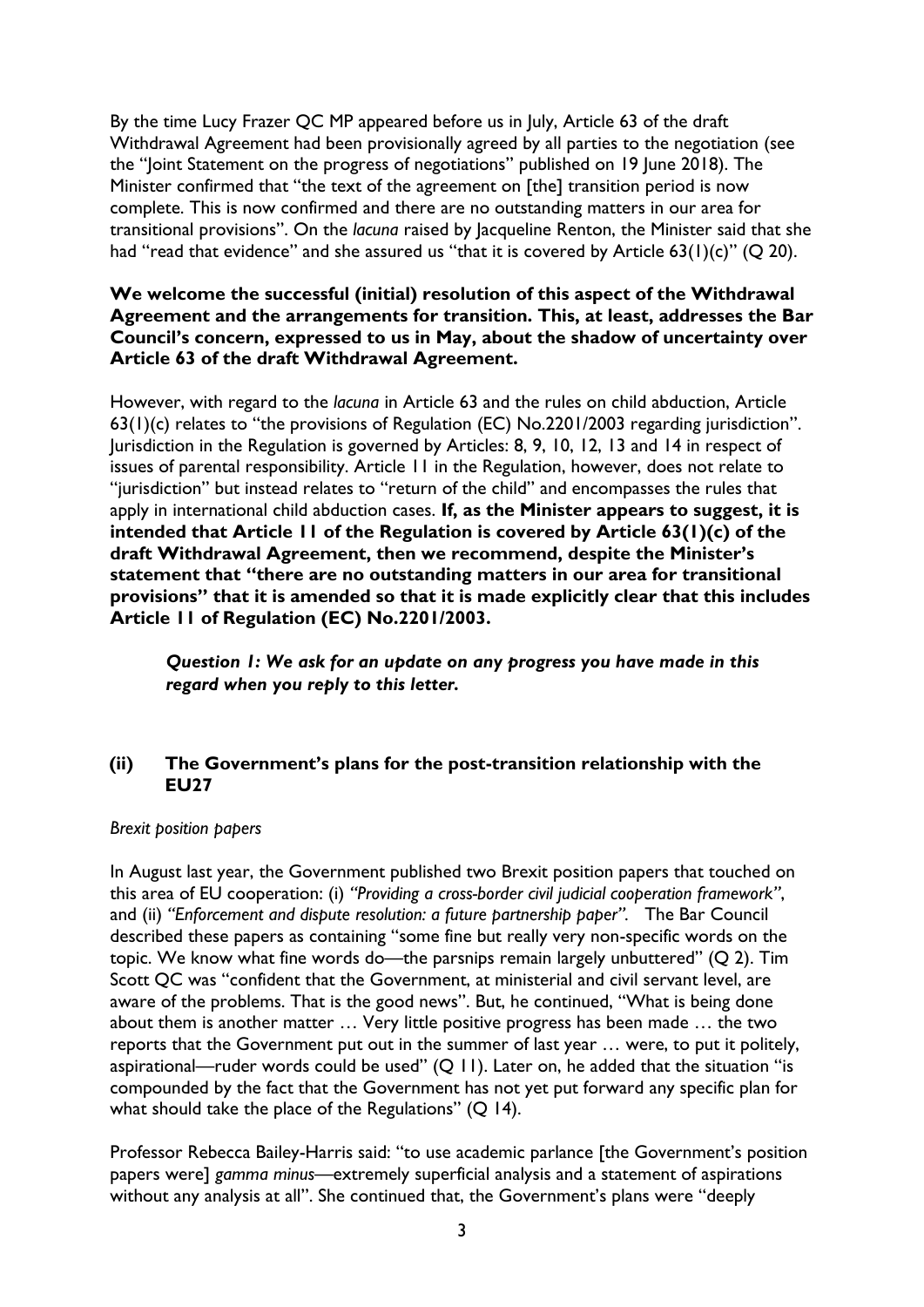disappointing ... They were, frankly, utterly superficial" (Q 11). Jaqueline Renton said that: the "main political issue is the CJEU ... The difficulty is that if the CJEU is the one that interprets the Regulation, politically that is the difficulty for the Government" (Q 14).

On 14 June, you wrote to the Committee setting out "further detail" on the framework for the UK-EU partnership: civil judicial cooperation. (Unfortunately, this was after we held our sessions with representatives of the legal profession.) Lucy Frazer QC MP referred to the documents covered by your letter in her evidence to us in July. She said, "We presented a slide pack, which is public, to Task Force 50 recently, explaining the benefits of continued co-operation" (Q 22). **The slides called for an "ambitious future partnership" and a "bespoke agreement" with the EU 27 after Brexit, built on "existing precedents" but, in our view, offered little detail as to how these aims could be achieved.** 

### *Government's White Paper on the "Future Relationship between the United Kingdom and the European Union"*

In July, in the week before Lucy Frazer QC MP appeared before us, the Government published its White Paper on the "Future Relationship between the United Kingdom and the European Union" (Cmnd 9593). The White Paper confirmed the Government's intention "to participate in the Lugano Convention after exit" and your keenness "to explore a new bilateral agreement with the EU which would cover a coherent package of rules on jurisdiction, choice of jurisdiction, applicable law, and recognition and enforcement of judgments in civil, commercial, insolvency and family law matters".

Lucy Frazer QC MP confirmed the Government's plans. In her words, "We are focusing on a framework that would be separate from and more extensive than Lugano. If it became appropriate to discuss something broader in relation to Lugano, of course we would have those discussions, but at the moment we are working towards a new agreement that is more comprehensive than Lugano in the Brussels sphere". She continued, "We are working towards a mechanism that does not have the ECJ giving direct jurisdiction" and the Government is "very pleased that, knowing that red line" the EU has included family related matters "in its guidelines as an area in which it is very interested in mutual co-operation" (Q 25).

#### *Our concerns*

**We welcome the Government's White Paper to the extent that it articulates a plan for this area of EU cooperation after Brexit. However, we retain significant concerns, in particular for family law, which are not addressed by September's technical note on "Handling civil legal cases that involve EU countries if there's no Brexit deal".** 

First, given our conclusions in our March 2017 report: *Brexit: justice for families, individuals and businesses?* about the impact of the loss of this EU legislation on the UK's family court system, we are concerned that there is insufficient time between now and our exit from the EU (either in March 2019 without the safety net afforded by the Withdrawal Agreement, or 31 December 2020 at the end of the proposed transition period) "to explore a new bilateral agreement with the EU" covering family law matters.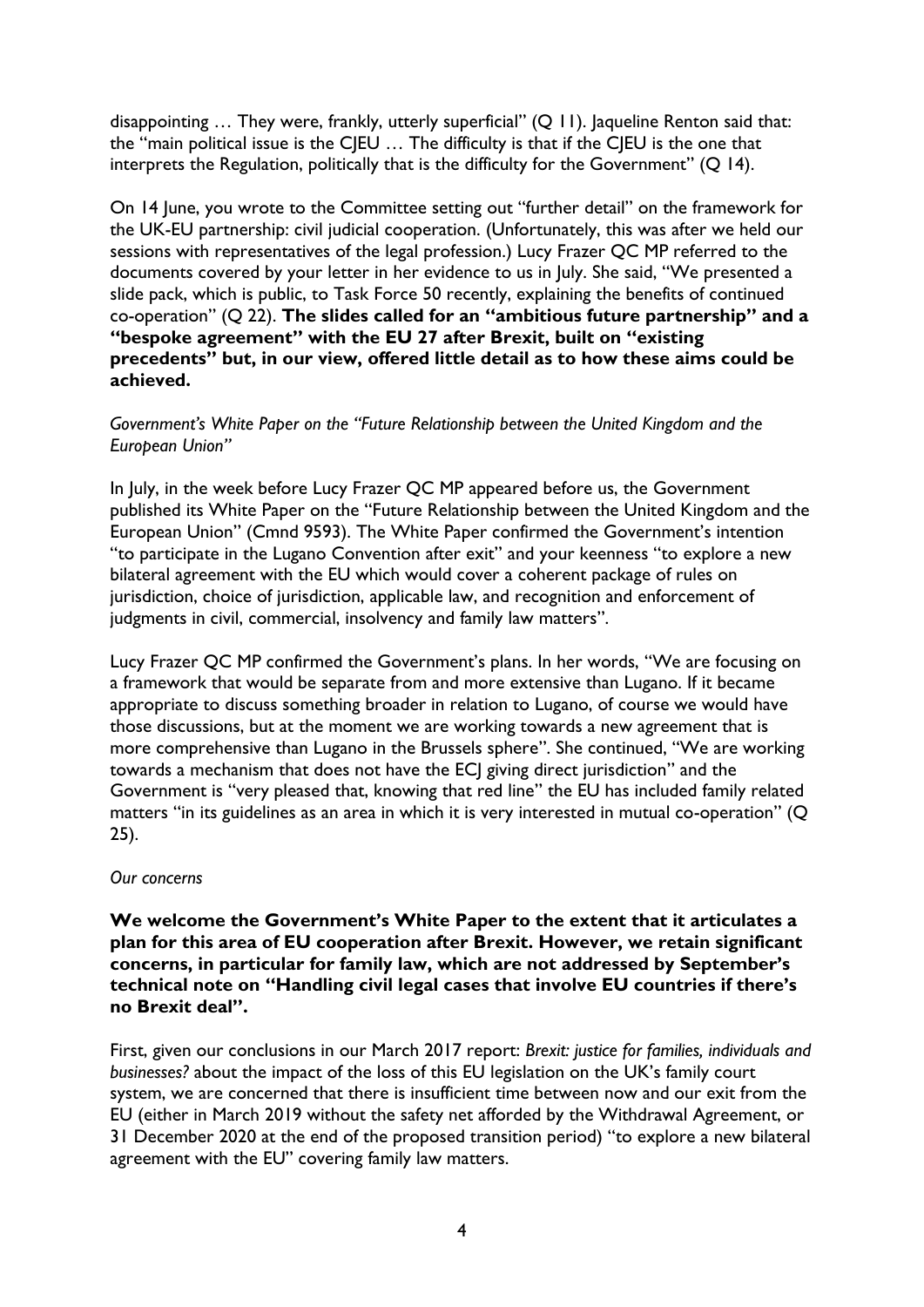Despite the Minister's reassurance in the debate of our report that "there will be no cliff edge" (Hansard, 20 December 2017, vol. 787, No. 73, page 2143) (a stance now further undermined by the publication of the technical note on handling civil legal cases) the biggest danger, in particular given the current doubt over the formal agreement of the draft Withdrawal Agreement, is that in six months'time in March 2019 we leave the EU without adequate replacements for these Regulations in place. We concluded in March 2017 that "leaving the EU without an alternative system in place will have a *profound and damaging impact on the UK's family justice system* and those individuals seeking redress within it" (paragraph 32) (emphasis added).

**One of the stated aims of the technical note published on 13 September 2018 is to help families and individuals make informed decisions about their futures. But, in our view, it does little more than encourage concerned individuals to seek legal advice. We are unable to ascertain any plan that will address our core concerns about the "profound and damaging" impact of a no-deal Brexit on the UK's family law system and those that these courts seek to protect: children.** (We address the suitability of falling back on the various Hague Conventions below.)

If, however, the negotiations are successful, and we leave the EU in March next year with a transition period in place, we recognise that this buys the UK further time to negotiate alternative arrangements. Whilst we note the Government's intentions as set out in the White Paper on the Future Relationship, we are concerned that the Council's negotiating guidelines of March 2018 referred to judicial cooperation only in "matrimonial, parental responsibility and other related matters".

The Law Society warned us that that: "there is still uncertainty as to whether civil justice will be included in the new treaty". Dr Raulus said, "We did not see that in the Council guidelines from March as one of the negotiation topics. We are therefore uncertain whether it would be part of the [future] arrangements". Adding that: "civil justice normally does not form a part of free trade agreement arrangements. So, while we have certainty that things will continue as the *status quo* during the transition period, we still do not know whether this will be included in the future arrangements or whether there will be a cliff edge" (Q 1). The Bar Council raised the absence of civil justice cooperation from the Council's mandate as a "matter of real concern"  $(Q 2)$ .

The Minister, Lucy Frazer MP, said "it is absolutely part of our negotiating mandate to include all those areas … the White Paper is very clear … that we want a deal that spans civil and commercial law, including family and insolvency". When asked whether the Government had persuaded the EU27 to widen the discussions to include all civil judicial cooperation she replied: "the Justice Secretary went to the informal Council on Justice and Home Affairs last Thursday and Friday, continuing to make that case … the Council knows it is our view, so we are talking to it about that"  $(Q 23)$ .

**We welcome the Government's intention to include all areas of civil justice cooperation in its plans for its negotiations with the EU27, but the Council apparently needs to change its stance.** 

*Question 2: Please provide an update about the progress you have made in persuading the Council to change its negotiating mandate.*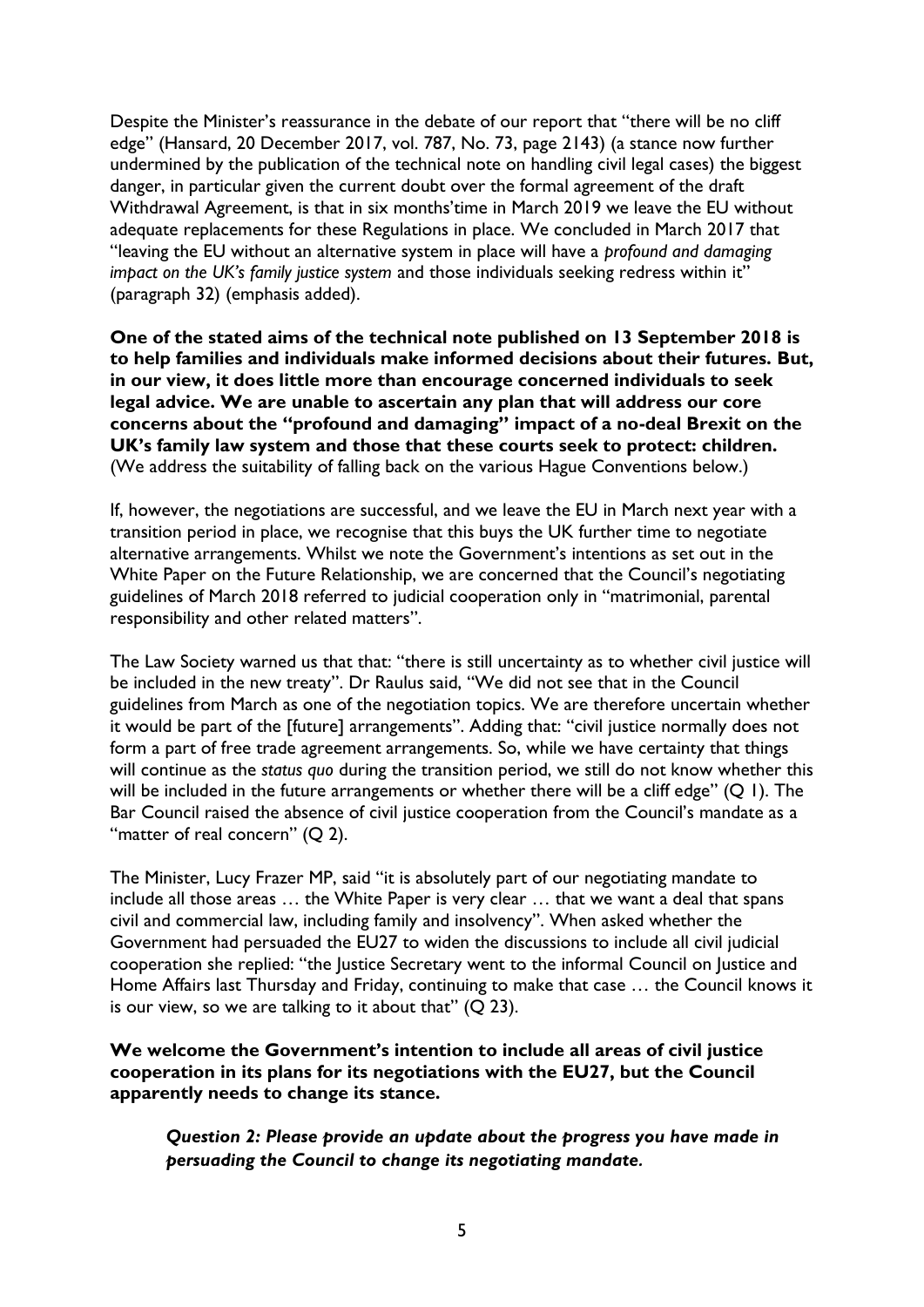*Question 3: How confident are you that: (i) the Council will include all areas of civil justice cooperation in its plans for its negotiations with the UK; and, (ii) that you can secure agreement on all areas of civil justice cooperation before the transition period expires in December 2020?*

### **(iii) Alternatives to the Brussels regime**

#### *The Lugano Convention*

Our report of March 2017 recognised that after Brexit UK membership of the Lugano Convention offered "at least a workable solution" to the loss of the Brussels suite of Regulations. However, the report also pointed out that this solution "will come at a cost": it will involve "a return to the Brussels I Regulation, with all its inherent faults" and "save for the provisions of the Lugano Convention on cases involving maintenance, there is no satisfactory fall-back position [offered by Lugano] in respect of family law".

With these limitations in mind, we explored with our witnesses the Minister's claim in the subsequent debate of our report that "there is no legal barrier to [the UK] becoming a party to the Lugano Convention" (Hansard, 20 December 2017, vol. 787, No. 73, page 2141).

The Bar Council said, "it is not strictly true to say that there are no legal barriers". Alex Layton QC said: "there are two routes by which the United Kingdom, once it is out of the EU and no longer bound by the Lugano Convention as a member of the European Union, could adhere to it: One route is that if we are a member of EFTA … If we are not a member of EFTA, the notification requirements … apply … but unanimity would be required on the part of all the other parties to the Lugano Convention". He continued: "That is to say, the EU itself … and … Denmark … Iceland, Norway, and, importantly, Switzerland" (Q 6).

Dr Helena Raulus, on behalf of the Law Society, explained that: "On the question of ratification of the Lugano Convention, the parties have one year to express their consent". This raised the question of time: "when will the negotiations on the Lugano Convention need to be begun in order for the UK to continue its participation in the Convention seamlessly?" (Q 6). Later on, she added "Lugano should not be dismissed, because it provides for recognition and enforcement of judgments between Switzerland and the UK, so in any case Lugano is needed" (Q 15).

The Minister, Lucy Frazer QC MP, confirmed our witnesses' views: "We need the unanimous consent of all those who are party to it, which includes the EU". She confirmed that "We as a department are engaged with the EU, Switzerland, Iceland and Norway … We have had separate meetings with all of them on Lugano and we have made it very clear in our White Paper that we want to rejoin Lugano. It is no secret, and we are taking steps to ensure that that happens". She added that the Government "would like to ensure a seamless transition between" our membership of the Convention "as members of the EU and us being members in our own right. That is one of the discussions that we are having" (Q 24). However, the Minister had to ask her officials "to clarify ... that [the Ministry of Justice] are in charge of Lugano" (Q 24).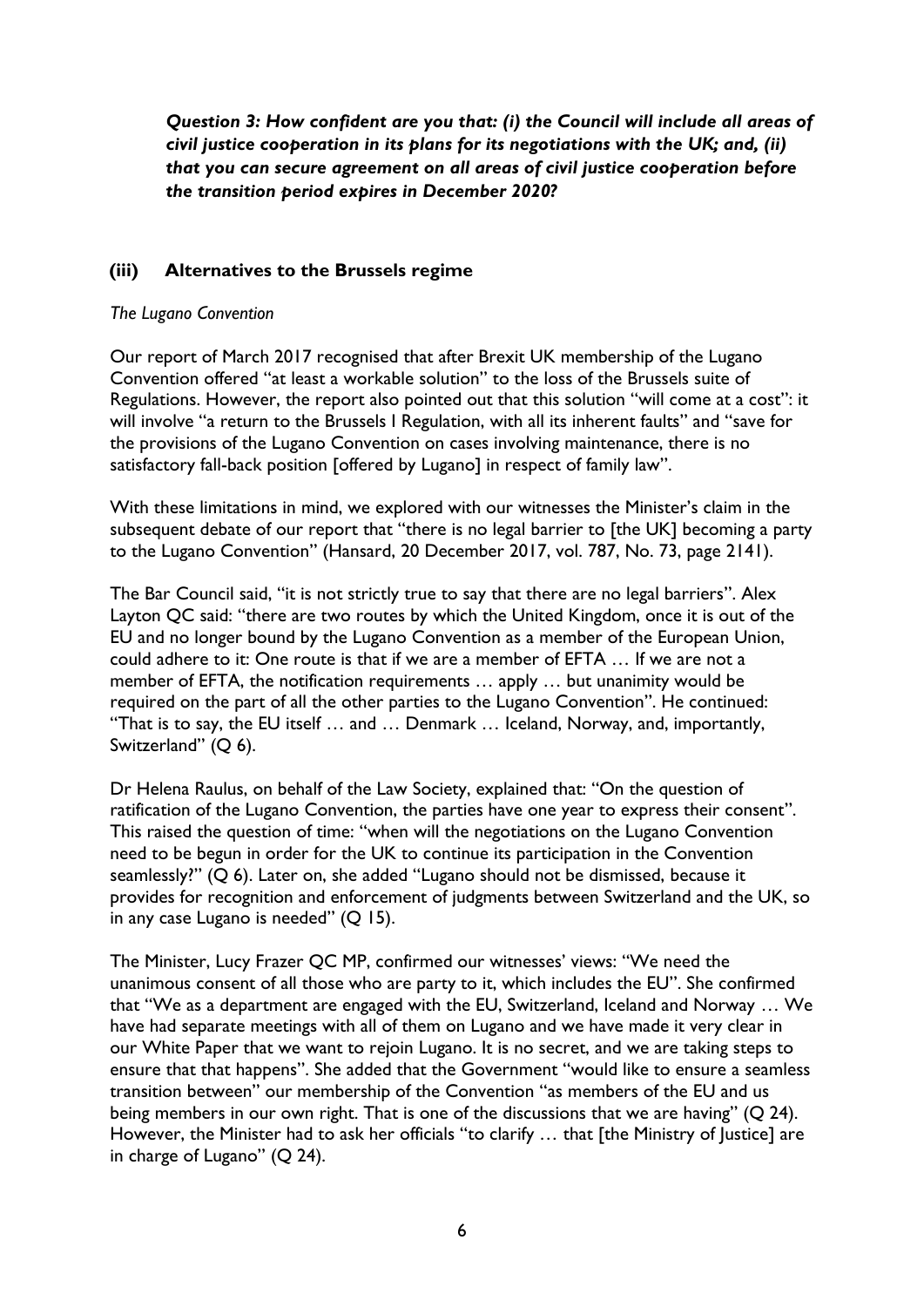**Having reassured us that the Ministry of Justice is the Department responsible for the UK's post-Brexit membership of the Lugano Convention, and had been pursuing the issue, we were surprised that the Minister had to consult with her officials during the session to confirm her statement. This undermined our confidence in the Government's preparations for this solution and cast considerable doubt on the Minister's claim that the Ministry of Justice is "engaged" on this issue.** 

UK membership of the Lugano Convention was highlighted by our report in March 2017 as a workable, but imperfect, solution. The Minister, Lord Keen of Elie, shared this view during the subsequent debate in December 2017. Yet, in the meantime, we have been left with the impression that the Government has done little, so far, to take this solution forward. If the Government had been better prepared it could have been on the verge of securing our membership. With the current dangers of a no-deal Brexit and the potential loss of the safety net provided by the transition period, it is deeply regrettable that the opportunity to achieve membership of the Lugano Convention before March 2019 appears to have been lost; the Government's aspiration of securing a "seamless transition" has been missed.

*Question 4: Please confirm precisely what steps the Government has taken to secure the UK's participation in the Lugano Convention after Brexit.*

*Question 5: If, as the Minister suggests your department is "engaged" with the EU, Switzerland, Iceland and Norway on the issue, what has been the outcome of your discussions so far?* 

*Question 6: How confident are you that agreement can be reached before we leave the EU (either in March 2019 or at the end of the proposed transition period)?* 

*Question 7: What are the Government's contingency plans to deal with a hiatus in coverage, if you are unable to secure participation in the Lugano Convention before we leave the EU (either in March 2019 or at the end of the proposed transition period)?* 

#### *The Hague Conventions*

Our 2017 report considered the viability, in the context of family law, of falling-back on the 1996 Hague Convention on jurisdiction, Applicable Law, Recognition, Enforcement and Cooperation in respect of Parental Responsibility and Measures for the Protection of Children, and concluded that it "offers substantially less clarity and protection" than the Brussels suite of Regulations.

We revisited the issue during this follow-up inquiry. Dr Helena Raulus of the Law Society said: "On family law, we have some international options [but] the so-called Hague Conventions, relate only to certain specific areas, such as child abduction or maintenance". She argued that "there is not good coverage on divorce" concluding that this would be "the biggest problem" because "that is where there is no comprehensive framework from The Hague" (Q 8).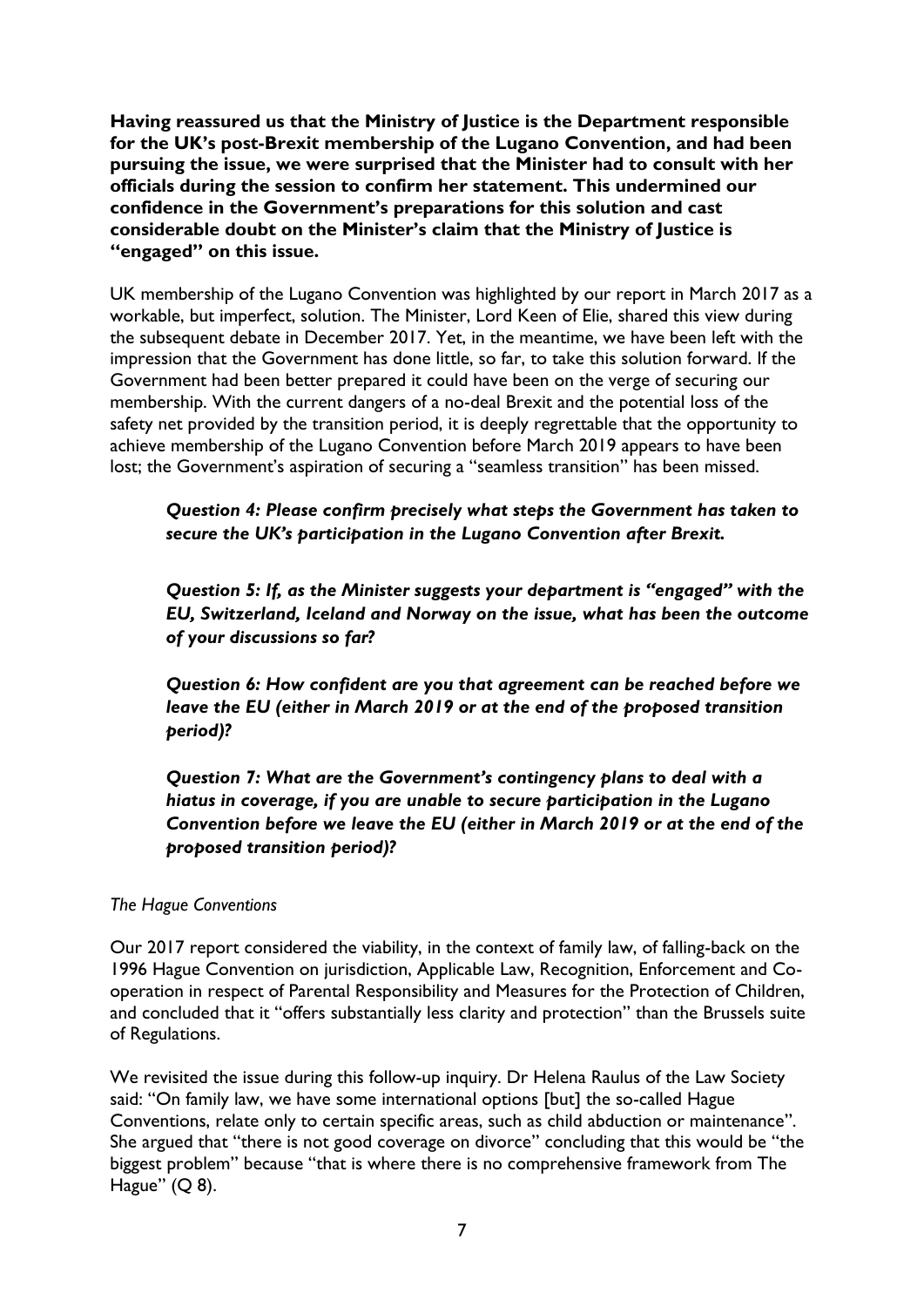Tim Scott QC said: "So far as divorce jurisdiction is concerned, there are no Hague Conventions that provide any fallback position at all. If we lose the divorce jurisdiction provisions of Brussels IIa, we are going to have to create our own jurisdictional rules. We could fall back on the pre-Brussels II rules. That would create various problems, one of which—this is a very important point that has not been much addressed—relates to the recognition by other countries of divorce decrees granted in England" (Q 14). Jaqueline Renton said: "In terms of children, there is the 1980 Hague Convention on child abduction, which gives you a return remedy if your child is abducted to this country … The benefit of the EU law is that it bolsters protection for children who have been abducted and makes it more straightforward for the parent who has had their child abducted to secure a return". She stated that "I am concerned when I read everything that the Government think that they are similar enough and therefore it is good enough if you let the Regulation fall away… It is simply not the case, but it involves quite a lot of detailed analysis to be able to show why in practice it is not the same"  $(Q | 4)$ .

# *Question 8: Please tell us what analysis the Government has undertaken about the differences between the Brussels regime of regulations and alternative options, and please share the findings with us.*

With regard to maintenance, Professor Rebecca Bailey-Harris said that "there is The Hague Convention on the recovery of maintenance 2007". But, she added that it "has quite significant gaps" including: no general jurisdictional rules showing the link between the country and the court of action; and no rules for working out priority between competing jurisdictions (Q 14).

The Minister, Lucy Frazer QC MP, was more positive: "You have had extensive evidence from practitioners in the field who have identified that there is co-operation to varying degrees in different areas of family law". She continued that the Bar Council had made it "very clear that Hague was a good substitute in relation to the protection of children. In relation to maintenance, we have Lugano and the 2007 Maintenance Convention". But, she acknowledged that with regard to divorce "we are back to our old rules", concluding that "there are different degrees of protection according to the area of family law" (Q 26).

**We note that the Government's technical note on "Handling civil legal cases that involve EU countries if there's no Brexit deal" concludes that the various Hague Conventions "provide an effective alternative to the EU rules". The experienced family law practitioners we heard from were clear that this is simply not the case (see for example, Tim Scott QC and Jaqueline Renton above (Q14)). The contents of the technical note confirm our view that a worrying level of complacency has taken hold in the Government that assumes that we can leave the EU without alternatives in place and that other international arrangements will fill the void left by this important EU legislation.**

### **(iv) Government preparations for change / no deal**

We took evidence on the ramifications of the UK leaving the EU without alternatives in place either in March 2019 or at the end of the transition period, before the Government published its technical note on "Handling civil legal cases that involve EU countries if there's no Brexit deal" in September 2018.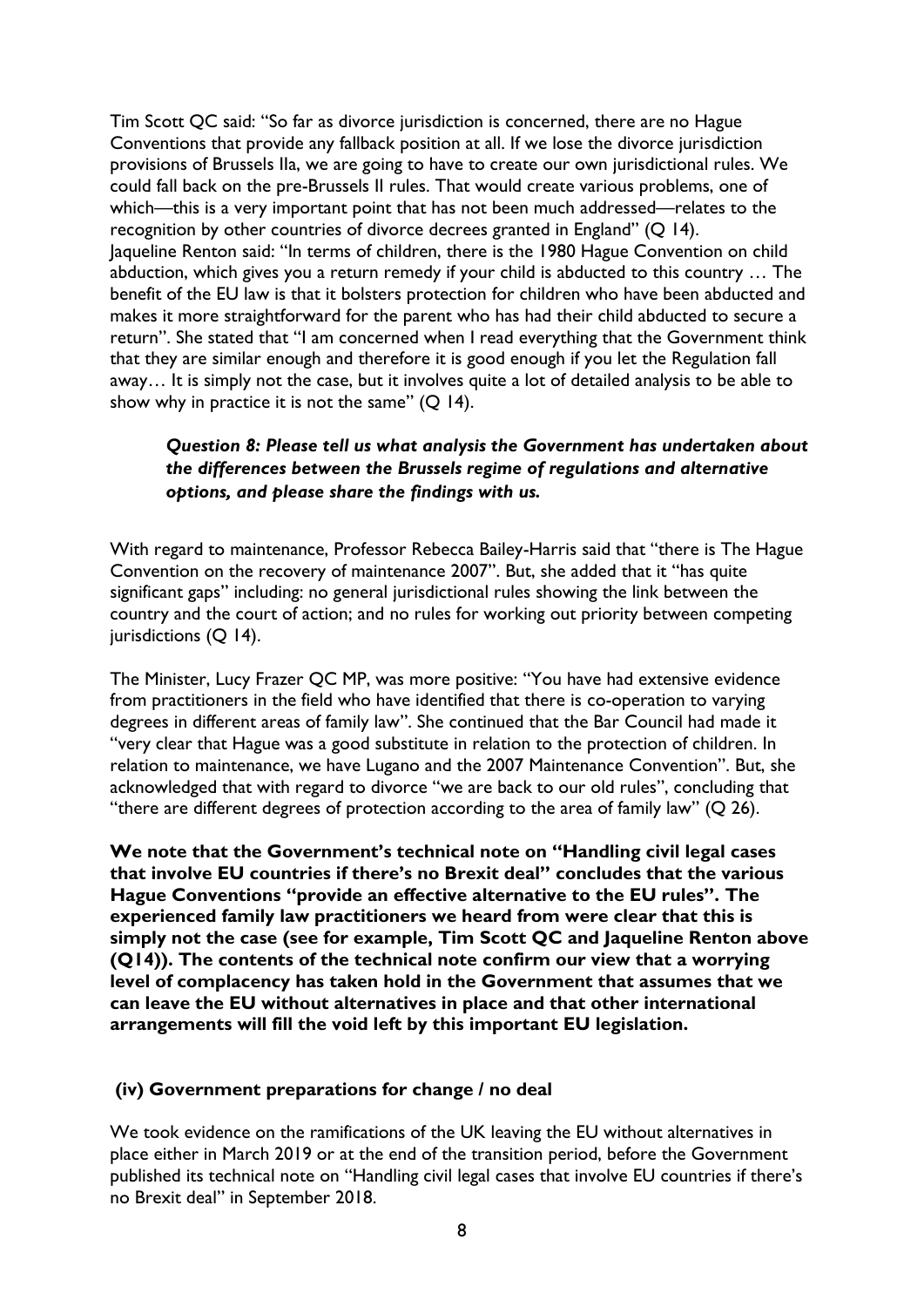The Bar Council was concerned that civil justice cooperation was "being used as a bargaining chip by the EU, and indeed by this country, because it is regarded as politically unimportant, whereas in business terms and in terms of people's real lives it is actually very important". Referring specifically to family law matters, Alex Layton QC said that leaving without a deal "would be a nightmare" (Q 5).

Tim Scott QC said that "At one level, it is good news if the Government is making preparations for a plan B" because the "possibility of no overall deal being reached has to be addressed". But, he was concerned that the Government had given "no idea at all" about what would replace these Regulations. He said that "there has been no consultation, even on a fallback 'what if?' basis, as to what rules would or might be considered if we were to lose the benefit of the two [family law] Regulations" (Q 12). He concluded that, "Unless the two Regulations are kept in force, whatever else happens there will be a major change in the law" (Q13).

The Bar Council said that "there is another practical point here that is very important. If we take these steps backwards, it would be a major change in the law ... Our family courts are under enormous pressure. The underfunding of the court system is a problem across the board, but is particularly acute in the family courts". Alex Layton QC warned that: "There is an idea that we could have this major change in the law, but the last time we had such a change there were intensive training programmes for the judges, who were given detailed assistance in trying to implement the new law. Such a thing would have to happen again, and the money would have to be found for it, if we were to make these backward steps, removing particularly the Maintenance Regulation, and Brussels II bis" (Q 8).

Tim Scott QC echoed these concerns and warned that "The last thing we are getting" is any hint of "additional resources to deal with the extra body of work that we anticipate will happen if we lose these Regulations and fall back on the old rules". He continued: "a whole generation of family lawyers has grown up with these rules … There will be a need for a massive retraining process" (Q 13). Jaqueline Renton said that a plan was needed "as soon as possible" because "it will take extensive consultation once a plan is put on the table". Rebecca Bailey-Harris agreed (Q 13).

When the witnesses' concerns were put to the Minister, she said that "We are looking at the downstream impacts of any changes across all departments …we are looking at the impacts of Brexit". She repeatedly asserted that "we are preparing as a department for no deal" (Q27). "We are very alive to what issues we need to resolve. We understand, and my officials very clearly understand, the regimes that we have in place at the moment and the regimes that we would have if we did not have Brussels, both in the family sphere and in other spheres, and we are working very hard to ensure that we have as comprehensive an arrangement as possible" (Q 23).

**All our witnesses described leaving the EU without alternatives in place as a major change to our legal system. They were concerned that the Government was underprepared for such an outcome. Your technical note does little to address these concerns. For example, you claim in the technical note that the loss of the Brussels IIa's '***lis pendens***' rule can be addressed by using the current rules that apply to cases falling outside the Regulation's scope. But, this statement ignores significant concerns inherent in such a major change to our family law system. These include: considerable individual expense and**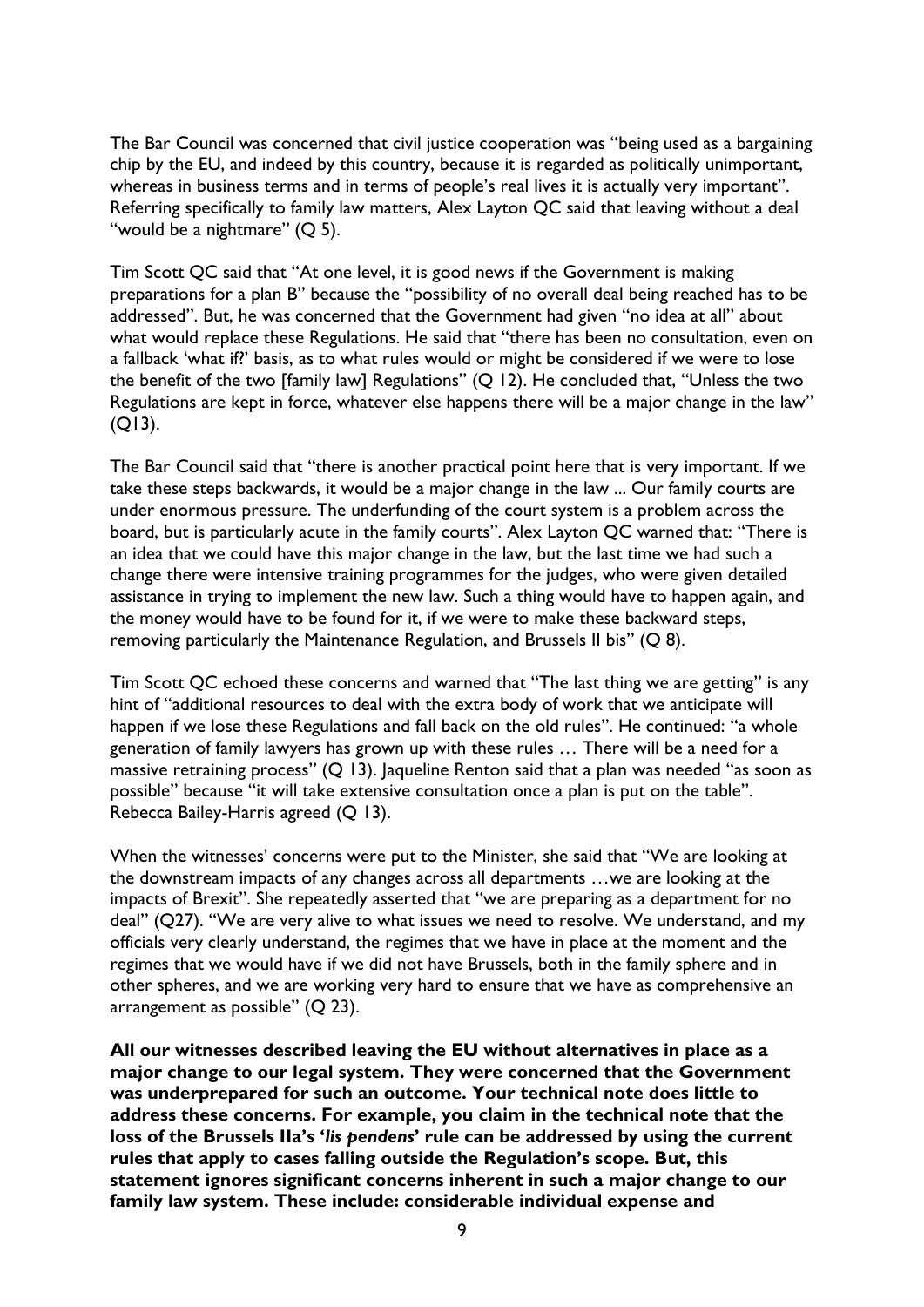**inconvenience for litigants; and, resource implications for a family law system under considerable pressure and struggling with limited funds.** 

*Question 9: What are your plans for preparing the UK's family law system for: (i) a no-deal Brexit; or (ii), a negotiated/orderly withdrawal at the end of the proposed Transition Period in December 2020?* 

*Question 10: What resources does the Government intend to make available to prepare for such a major change in the UK's law, including (but not limited to) training for judges and family law practitioners?*

**It will be individual litigants in family law proceedings who will have to deal with the uncertainty caused by Brexit, for example, in relation to the recognition of divorces.** 

*Question 11: Given that the technical note setting out the Government's plans for a no-deal scenario is predicated on repeated calls for concerned individuals to consult lawyers, what plans does the Government have to make funds available to such litigants through legal aid?*

### **Concluding comments**

Our 2017 report highlighted the significant role this legislation plays in the daily lives of UK and EU citizens, families and businesses, who work, live, travel and do business within the EU. Our chief concerns expressed in this letter relate to the post-Brexit operation of the Brussels suite of Regulations and their importance to the everyday lives of UK/EU citizens; in particular, the two Regulations that play such an important role in the operation of the family courts in this country and the dangers posed by their potential loss in six months-time in March 2019.

The Minister sought to reassure us in July that the Government is "alive" to the need for "certainty as quickly as possible" and is focussed "on ensuring that we get the best possible deal". With less than six months to go until the UK leaves the EU, beyond the (initial) agreement of Article 63 in the potential Withdrawal Agreement, and the initial plan expressed in the Government's White Paper, we find certainty is lacking. The technical note has not alleviated our concerns.

In July, Lucy Frazer MP QC sought to reassure us that, after Brexit, Britain will remain a "centre of commercial excellence". She pointed to Government initiatives such as "the 'Legal Services are GREAT' campaign" and to continued efforts "to explore our legal services abroad outside the EU". She explained that "We recently went to Kazakhstan, we are planning a trip to Nigeria, we have been to China. There is a lot of work on a number of levels" (Q 21).

**Whilst we welcome such initiatives, the negotiation of similar arrangements with Kazakhstan, Nigeria or China cannot compensate for the loss of the Brussels regime, or any negotiated equivalent, when we leave the EU; nor can it address the significant problems that will occur either in March 2019 or at the**